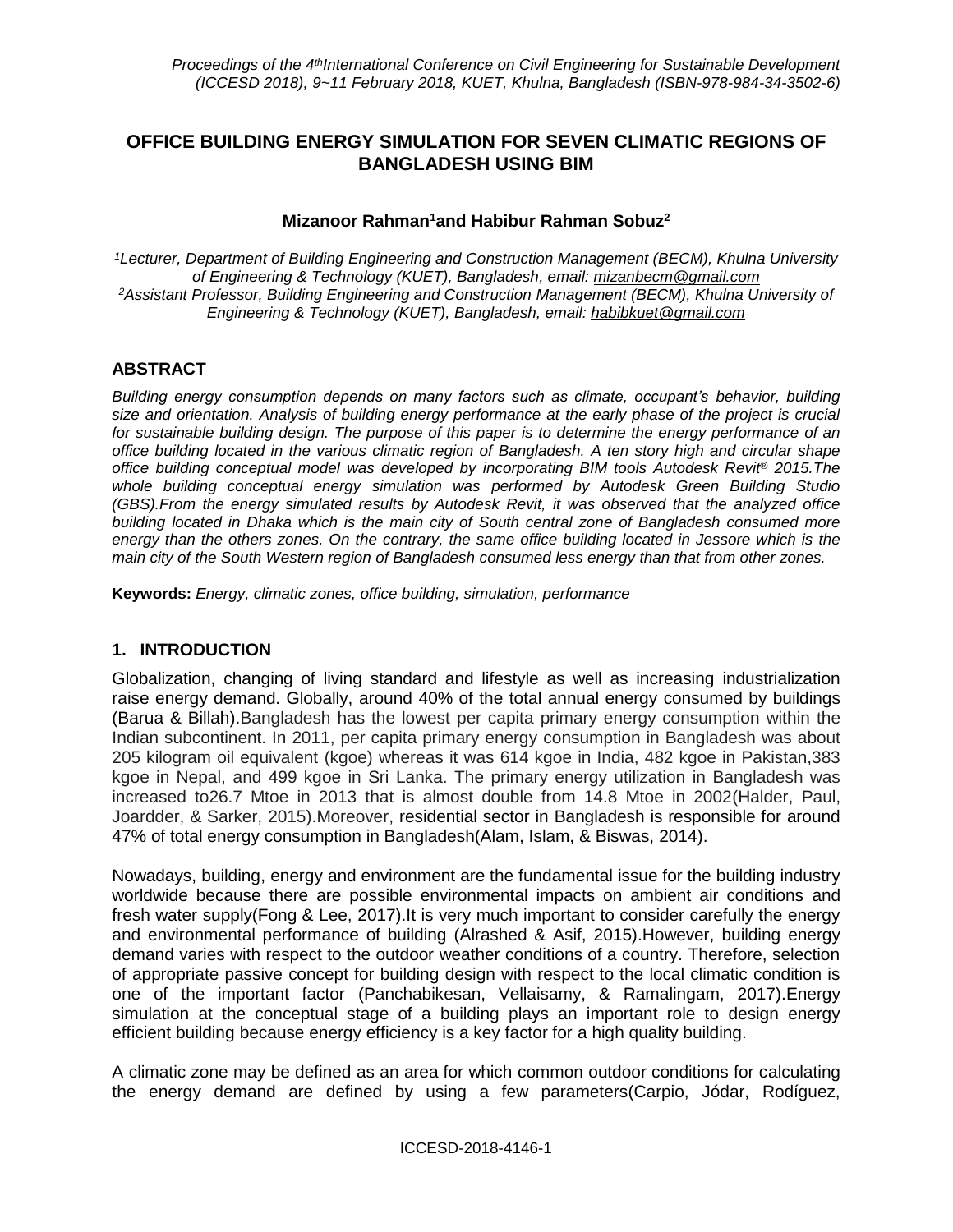[&Zamorano, 2015\)](#page-8-5).Building design consultants and energy researchers could get a better idea about the possible impacts on the thermal performance of the office buildings in the different climates from energy analysis and its findings [\(Eskin & Türkmen, 2008\)](#page-8-6).In order to examined the influences of diverse climate conditions on the thermal and energy performance of office buildings in China(H. J. Wu, [Yuan, Zhang, & Bi, 2012\)](#page-8-7),Thailand [\(Kunchornrat, Namprakai, & du](#page-8-8)  [Pont, 2009\)](#page-8-8)and Europe [\(Tsikaloudaki, Laskos, & Bikas, 2011\)](#page-8-9)were conducted through climatic data analysis to improve the thermal performance of buildings. Research have shown that total energy demand can be reduced more than 50% by identifying and implementing sensitive climatic design parameter[\(Zhao, Künzel, & Antretter, 2015\)](#page-8-10).Moreover, climatic zoning for building energy efficiency applications is an important parameter in many programs and policies [\(Walsh, Cóstola, & Labaki, 2017\)](#page-8-11).

There are many types research has been conducted on the effect of the climatic zone on building energy performance; however, there is no research conducted in the context of Bangladeshi climatic zones. The main objective of this study is to analyze the effect of Climatic zones on the energy performance of building including life cycle cost, carbon emissions, and renewable energy potential.

## **2. GEOGRAPHICAL AND CLIMATIC CONDITION OF BANGLADESH**

Bangladesh, a south-Asian low-income country is located between 20°40ʹ and 26° 38ʹ north latitude and 88 $^{\circ}$  01' and 92 $^{\circ}$  41' east longitude with an area of 147,570 km<sup>2</sup>. The country is surrounded by India on the west, north, and northeast while by Myanmar on the south-east and the Bay of Bengal on the south. The density of population in the country has increased dramatically from 704.75 peoples /km<sup>2</sup> in 1990 to 1074.07 peoples /km<sup>2</sup> in 2014. The country has 32.1 million households distributed in over 59,229 mauzas [\(Halder et al., 2015\)](#page-8-1).Bangladesh has a subtropical monsoon climate characterized by wide seasonal variations in rainfall, high temperatures, and humidity. There are three distinct seasons in Bangladesh: a hot, humid summer from March to June; a cool, rainy monsoon season from June to October; and a cool, dry winter from October to March. In general, maximum summer temperatures range between 30°C and 40°C. April is the warmest month in most parts of the country. January is the coldest month when the average temperature for most of the country is about 10°C[\(Alam et al.,](#page-7-0)  [2014\)](#page-7-0).Bangladesh has been divided into seven climatic sub-regions that have indicated in figure1 and these seven climatic sub-regions are South-Eastern (Chittagong), North-Eastern (Sylhet), Northern part of the north region (Panchagarh), North- western region (Rajshahi), Western dry region (Bogra), South-western region (Jessore) and South-central region (Dhaka).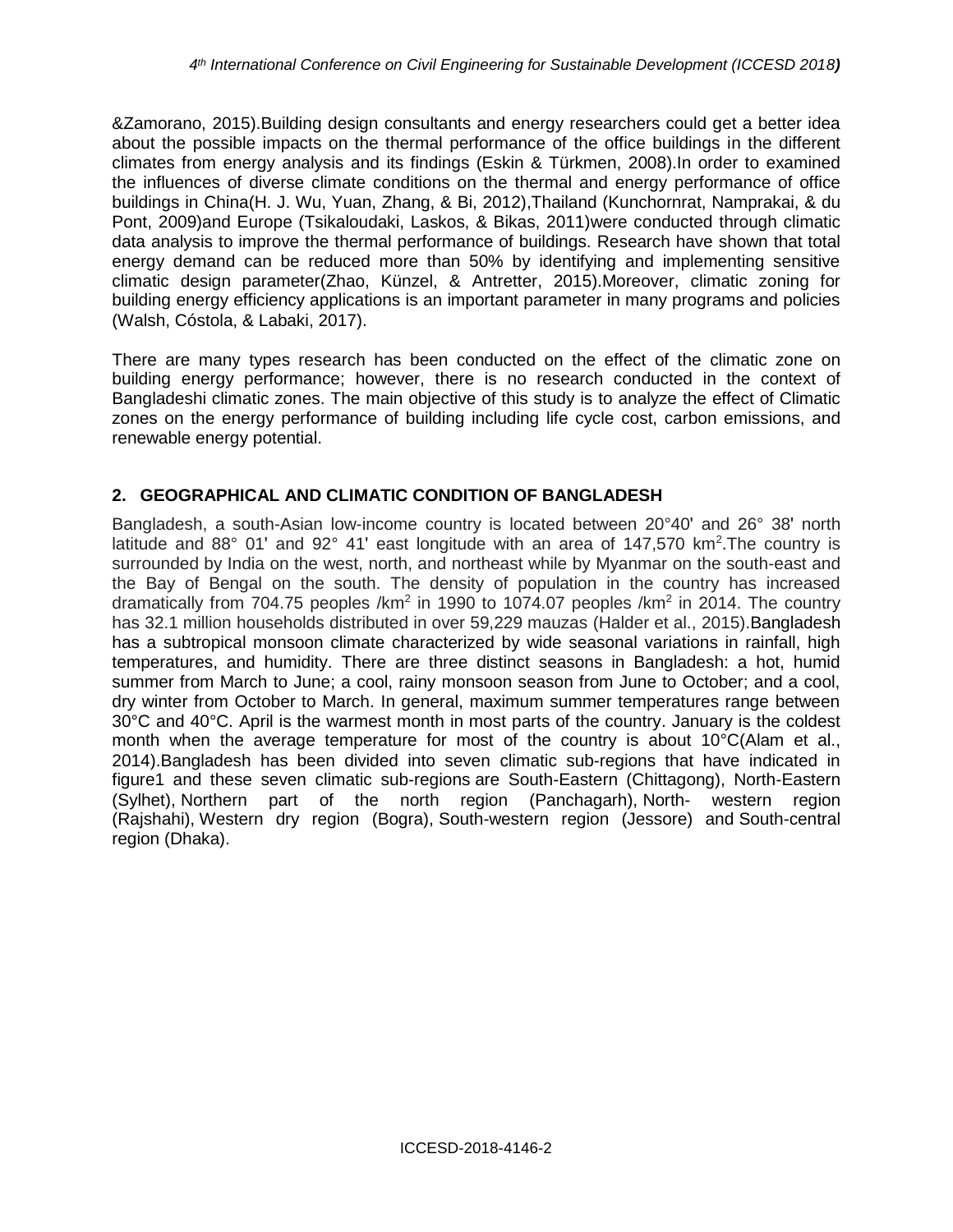

Figure 1: The climatic zones of Bangladesh

# **3. BUILDING INFORMATION MODELING (BIM)**

The building information modeling is a digital representation of the physical and functional characteristics of a building project & its life cycle[\(D. Wu, 2013\)](#page-8-12).BIM is currently the most common denomination for a new way of approaching the design, construction, and maintenance of buildings[\(Abanda & Byers, 2016\)](#page-7-1).In order to conduct building energy simulation during design and construction phases, various types of information such as building materials, labor force, and facilities are needed and BIM able to provide that information. Various tools are needed in order to generate BIM models[\(Che, Gao, Chen, & Nguyen, 2010\)](#page-8-13).Many software assists the designers to create a 3D digital model of a building while also providing 4D information, 5D information and other related performance analysis such as costing , scheduling, structural analysis, energy analysis, etc. The most popular and powerful BIM software is Autodesk Revit® that has been used in this study.

## **4. METHODOLOGY**

#### **4.1 Design Parameters**

A ten-storied circular shape office building of 100 ft high and 50 ft radius with total floor area 78,529 ft<sup>2</sup> andnet exterior wall area 31,416 ft<sup>2</sup> has been considered in this investigation. The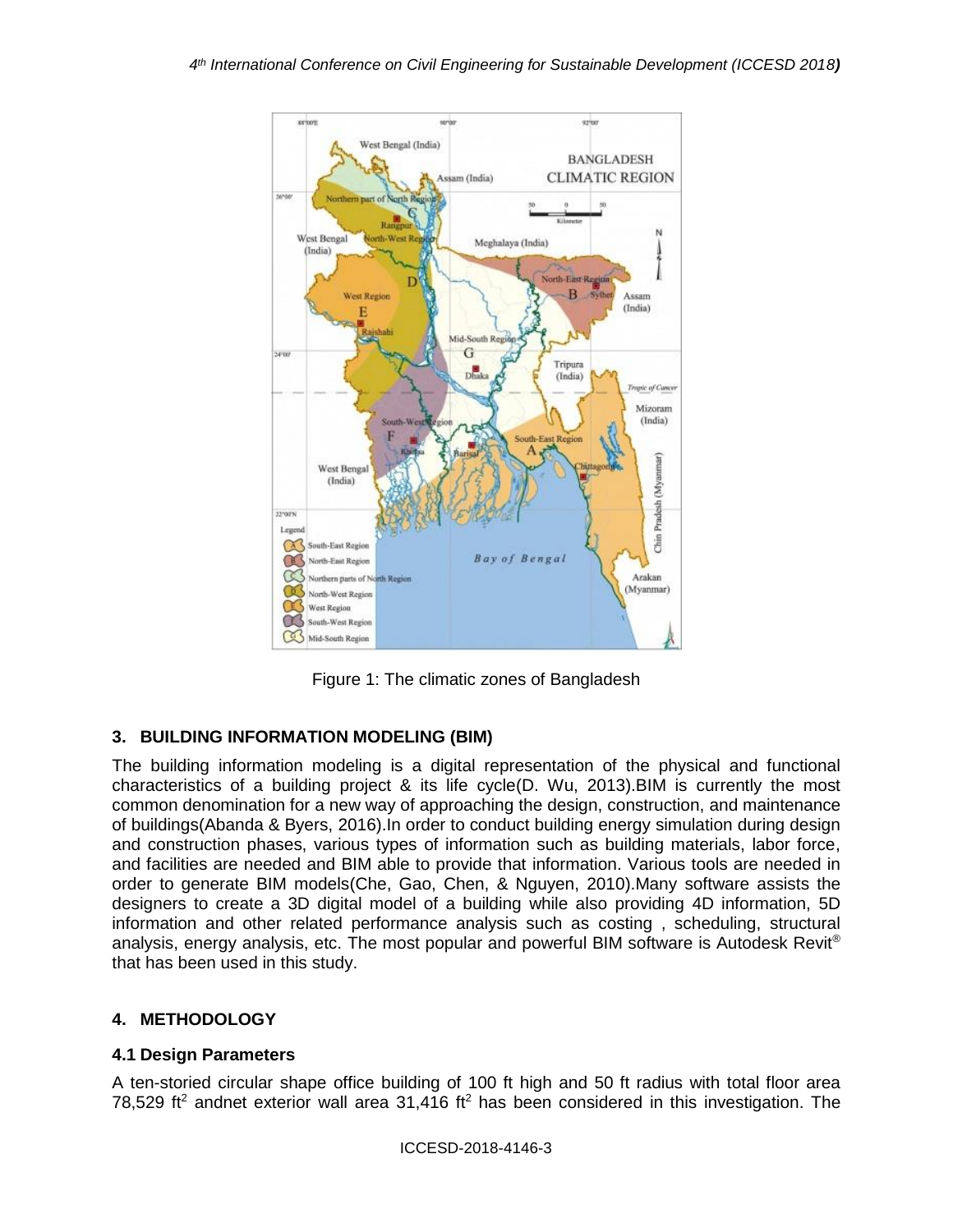analyzed model is suitable for 292 peoples. Exterior window to wall ratio has been chosen about 40%. The circular shape of office building model has been chosen in order to avoid shape and orientation effect because different geometric shapes have different capacity to receive solar energy depending on its orientation. For instance, rectangular shape elongated East-West direction received highest amount solar insulation with compare to other orientation[\(Ling,](#page-8-14)  [Ahmad, & Ossen, 2007\)](#page-8-14).Autodesk has provided the virtual code of weather stations for the climatic zones, outdoor maximum and minimum temperature. The key information for the seven climatic zones of Bangladesh was presented in Table 1.

| <b>Climatic</b><br><b>Zones</b> | <b>Regions</b>                             | <b>Major city</b> | <b>Coordinates</b>           | Code of<br>weather | <b>Outdoor Temperature</b><br>$(^0F)$ |     |         |
|---------------------------------|--------------------------------------------|-------------------|------------------------------|--------------------|---------------------------------------|-----|---------|
|                                 |                                            |                   |                              | station            | Max                                   | Min | Average |
| A                               | South Eastern                              | Chittagong        | 22°22'N91°48'E               | 756952             | 96                                    | 51  | 73.5    |
| B                               | North-Eastern                              | Sylhet            | 24°54'N91°52'E               | 756334             | 101                                   | 49  | 75      |
| C                               | Northern part of<br>the northern<br>region | Panchagarh        | $26.25^{\circ}$ N<br>88.50°E | 456719             | 100                                   | 45  | 72.5    |
| D                               | North-western<br>region                    | Rajshahi          | 24°51'N89°22'E               | 456026             | 102                                   | 44  | 73      |
| E                               | Western zone                               | Bogra             | 24°22'N88°36'E               | 458057             | 101                                   | 47  | 74      |
| F                               | South-western<br>zone                      | Jessore           | $23.17^{\circ}N$<br>89.20°E  | 457028             | 101                                   | 43  | 72      |
| G                               | South-central<br>zone                      | <b>Dhaka</b>      | 23°42'N90°22'E               | 460412             | 101                                   | 46  | 73.5    |

#### Table 1: Key information for the climatic zones of Bangladesh

#### **4.2 Energy Simulation**

Computerized building information modeling (BIM) tools such as Autodesk Revit ®2015 has been used as a tool to create the mass model. Building categories have been chosen as the office building. The same model has been used for energy simulation at seven climatic zones where major influencing factors were weather data such as temperature, solar radiation, wind condition and humidity. The percentage of glazing was kept 0.4 for all the models. The office buildings operating schedule was 24/7 and HVAC system was central VAV, HW heat, chiller 5.96. Typical energy analyzed model and sun path diagram and the whole building energy simulation process is shown in figure 2,3 and 4 respectively.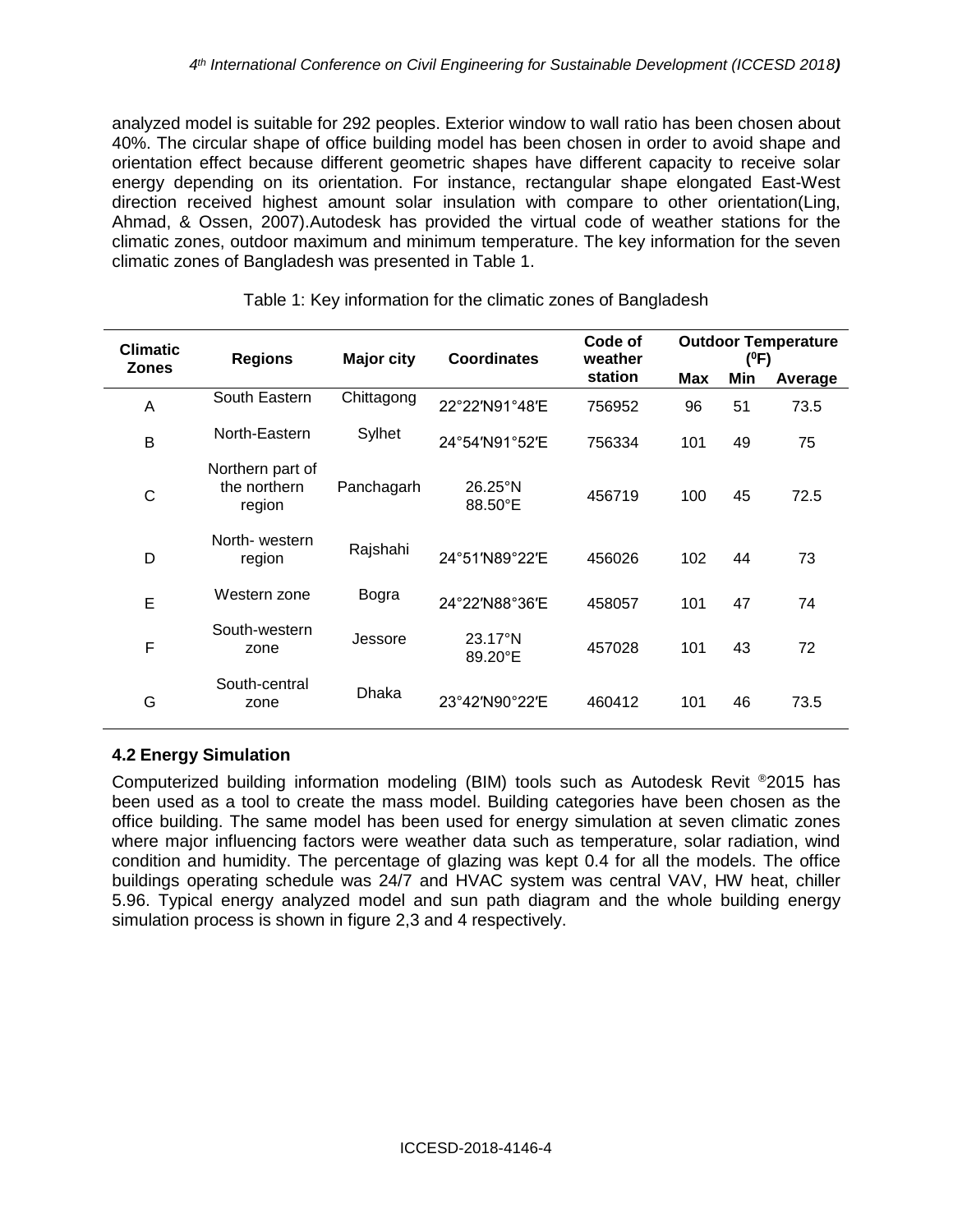

Figure 2: Energy analytical model for the analyzed building



Figure3: Sun path diagram at Dhaka city for summer session



Figure 4: Conceptual energy simulation flow diagrams by BIM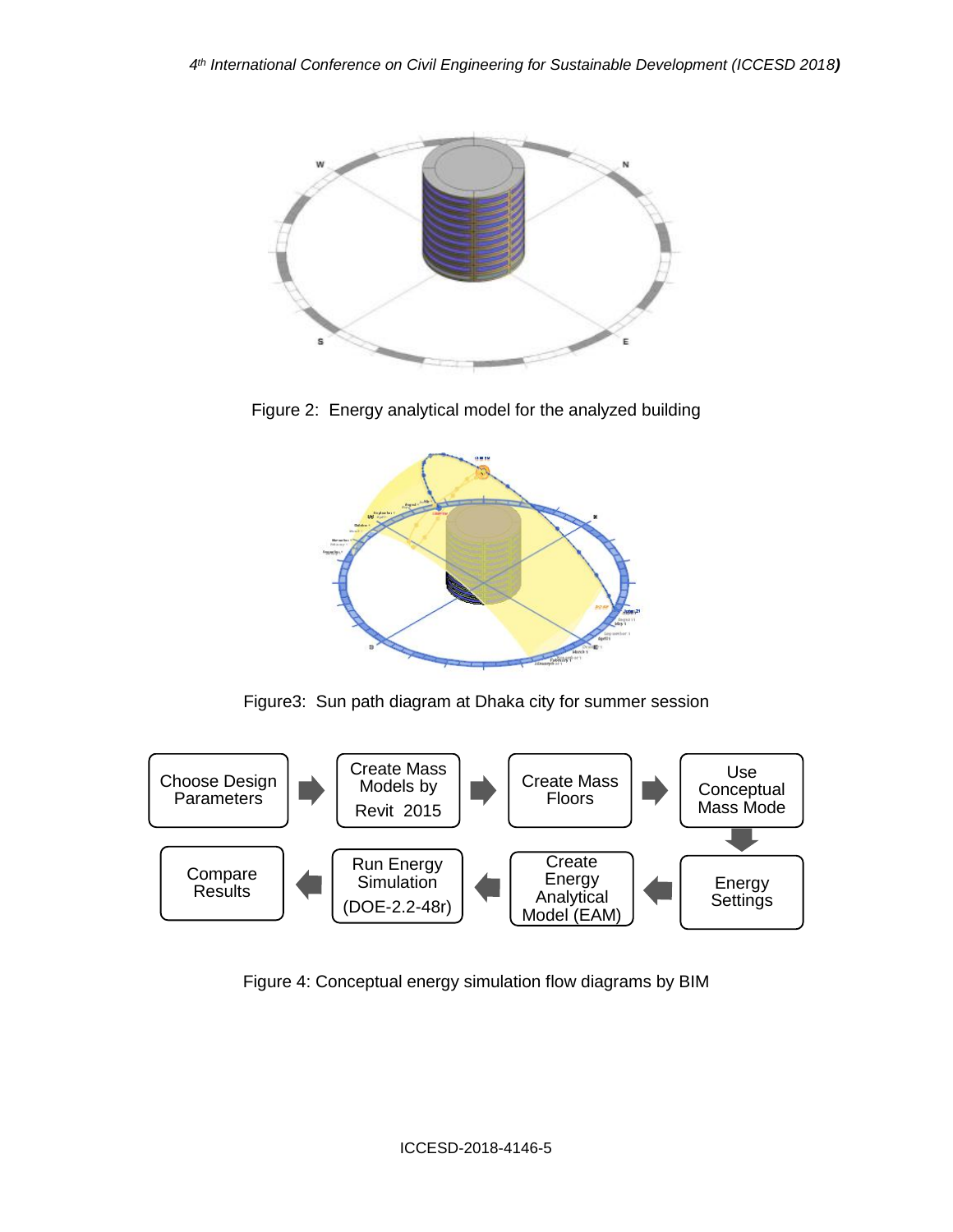## **5. RESULTS AND DISCUSSION**

### **5.1. Life Cycle Energy Consumption**

The simulation results in figure 5 showed that life cycle energy consumption varies from climatic zone to climatic zone of Bangladesh. Whole life energy consumption at Chittagong, Sylhet, Panchagarh, Rajshahi, Bogra & Jessore is almost identical but Dhaka city consumed around 20% higher than rest of the zone of Bangladesh. It was found from the simulated results that natural gas used in Dhaka city around 13% of total energy. Likewise, the rest of the city individually used around 6-7 % of total energy.





## **5.2. Monthly Electricity Consumption**

Monthly electricity consumption for the analyzed building model at various climatic zones of Bangladesh is illustrated in figure 6. From the simulated results it has been found that except Dhaka city the energy consumption pattern for the rest of the city almost identical but Dhaka city consumed almost 33% higher than others zones. The energy requirement for all cities is low from November to February because of low temperature during the winter season. The principle influencing factors that were responsible for the variation of energy consumption were weather condition which is temperature, relative humidity, wind condition and solar radiation.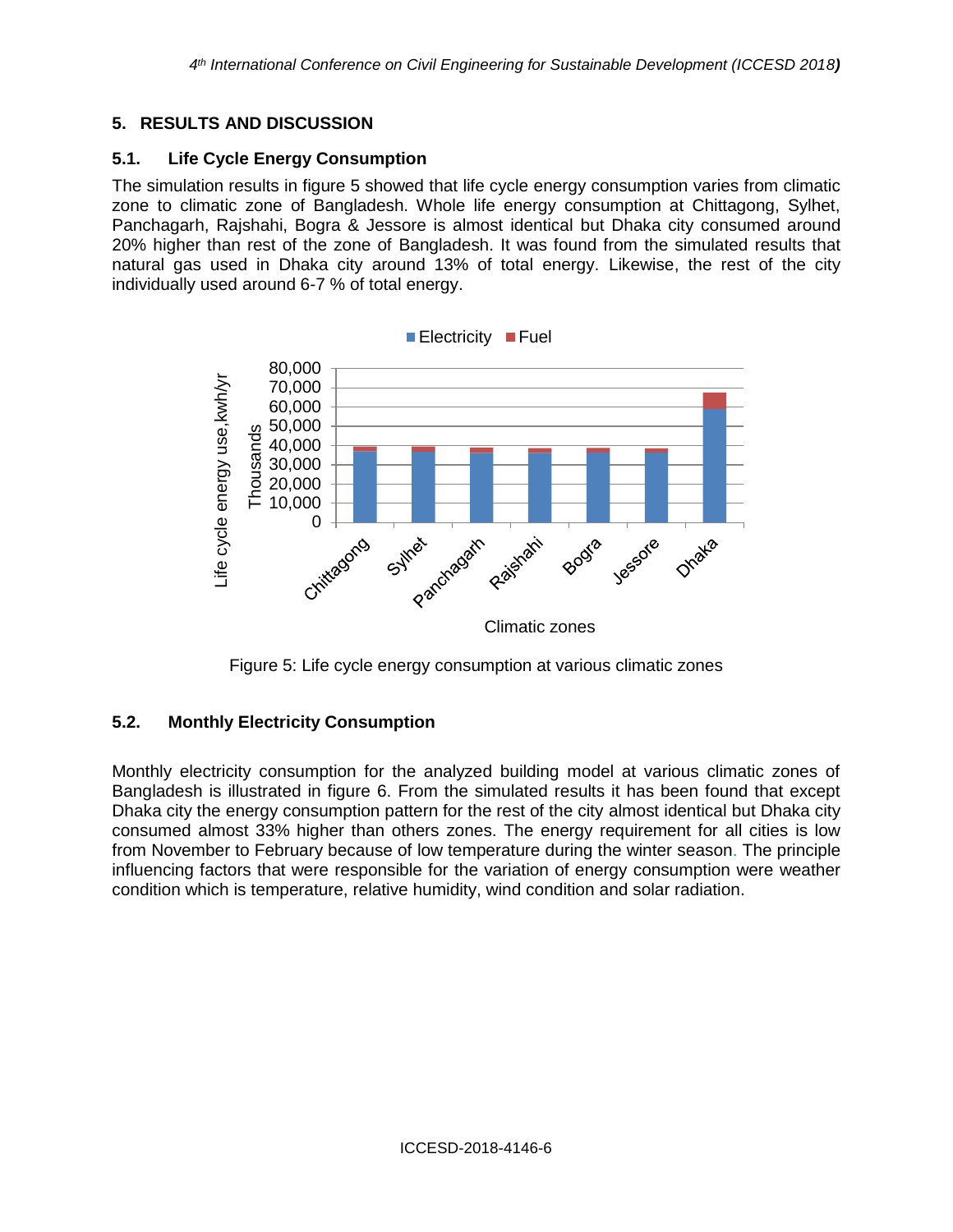

Figure 6: Monthly energy consumption at various climatic zones

# **5.3. Life Cycle Energy Cost**

The estimated energy usage and cost over the life of the building assuming a 30-year lifespan. In order to estimate life-cycle cost, the unit rate of electricity is \$0.09/kWh and natural gas is \$0.78/ Therm has been considered. The rate has been chosen by Autodesk based on statewide, territory-wide or nationwide average utility rates. From the simulated result, it was noticed that the life cycle energy cost varies from climatic zone to zone that has been represented in figure 7. The life cycle cost for the selected building model is higher at Dhaka city and lower at Rajshahi city. Except for Dhaka city, the variation of life cycle cost for rest of the city is very little. Life cycle cost for the analyzed office building in Dhaka city is around 64 % higher than the average cost of the other climatic city.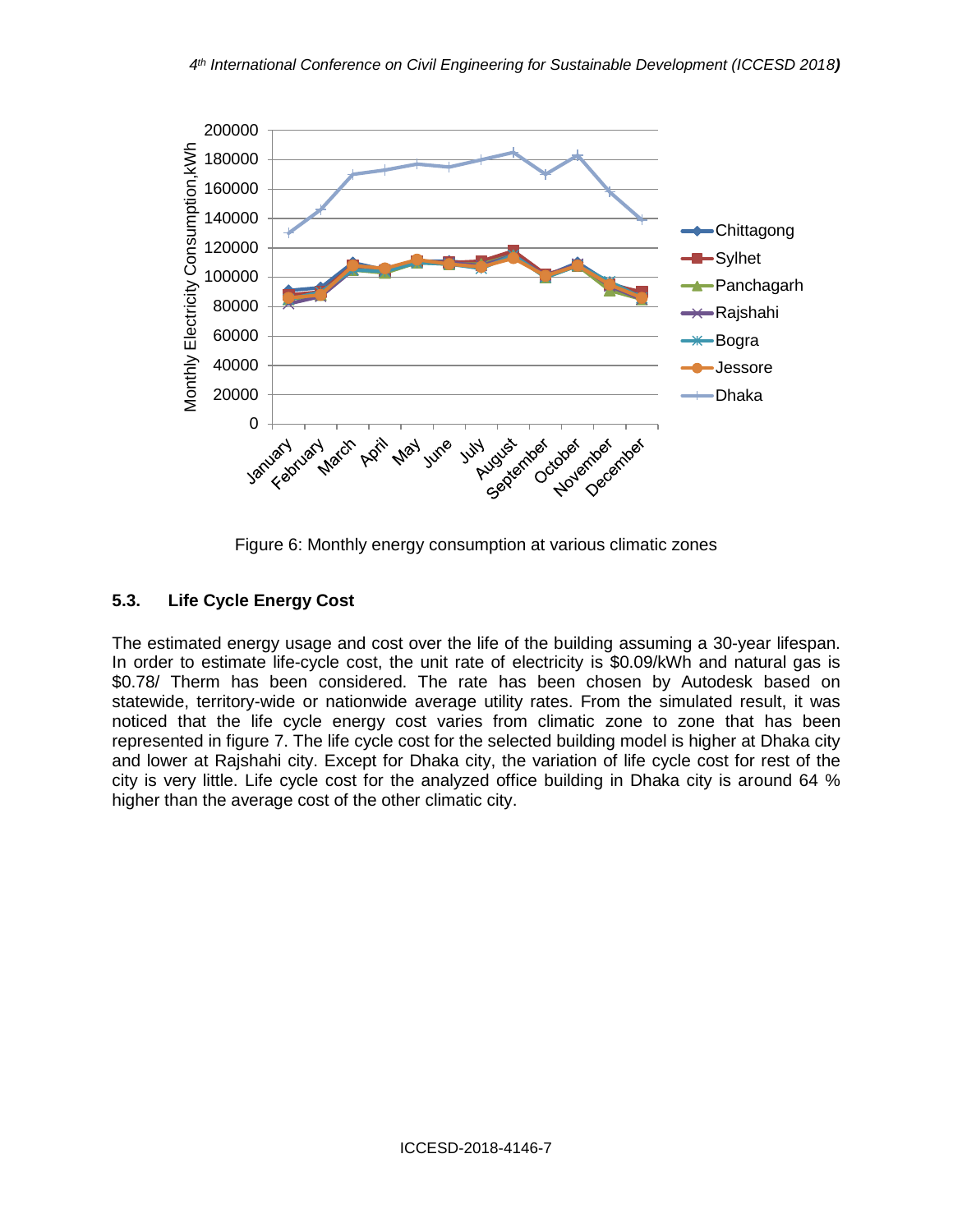

Figure 7: Life cycle energy cost at various climatic zones

## **6. CONCLUSION**

Bangladesh is divided into seven climatic zones and the energy simulation of the analyzed building model conducted for each climatic zone. From this research, it has been concluded that climatic zone of Bangladesh plays a significant role in building energy performance. Building located in the South-central region of Bangladesh where Dhaka is the main city consumed around 20 % more life cycle energy than other zones of Bangladesh. Energy consumption for all climatic zones except South-central region is almost identical. The energy performance of the analyzed building model at Dhaka city is greatly affected by temperature, relative humidity, solar radiation& wind condition. However, it is very much important to classify the climatic zone precisely otherwise energy simulation results will not consistent with real climatic characteristics.

## **ACKNOWLEDGEMENT**

The authors would like to thank the Department of Building Engineering and Construction Management (BECM) at Khulna University of Engineering &Technology (KUET), Khulna, Bangladesh for utmost support to conduct this research.

## **REFERENCES**

- <span id="page-7-1"></span>Abanda, F., & Byers, L. (2016). An investigation of the impact of building orientation on energy consumption in a domestic building using emerging BIM (Building Information Modelling). *Energy, 97*, 517-527.
- <span id="page-7-0"></span>Alam, M. J., Islam, M. A., & Biswas, B. K. (2014). *Energy simulation to estimate building energy consumption using EnergyPlus.* Paper presented at the International Conference on Mechanical, Industrial and Energy Engineering.